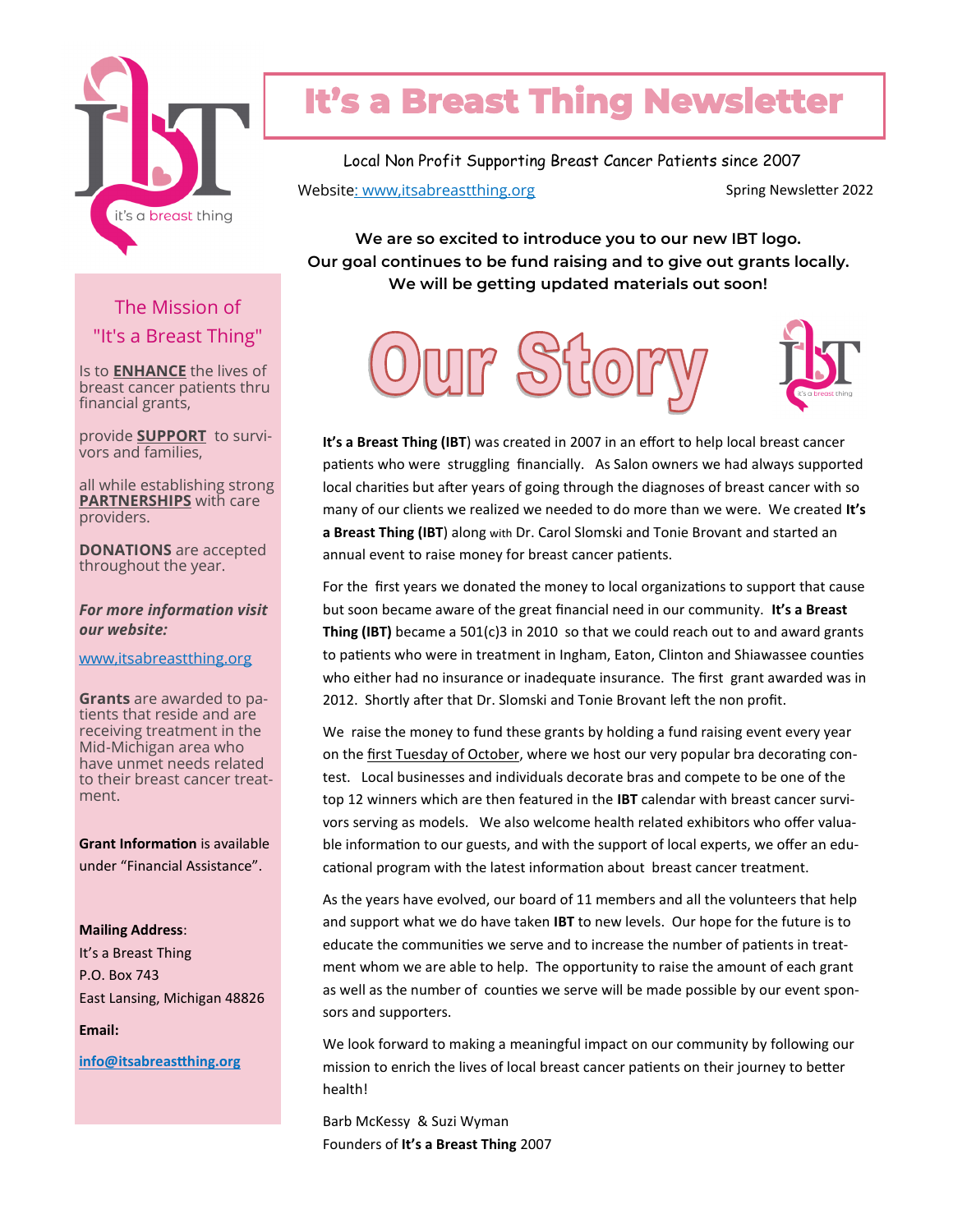

A Survivor's Story

In 2016, Sandee Kingsley felt a lump in her breast. At the age of 41, she was sure it was nothing so she did what most 41 year olds would do, she waited a couple of months thinking it would go away. It did not and one morning she woke up to pain in the breast where she had discovered the lump. She called her doctor to get an appointment for her first mammogram. She proceeded to have her mammogram, followed by an ultrasound and then a biopsy.

In August of that year, Sandee was diagnosed with Her2-Positive breast cancer. She sat down with her husband and the doctors and made a plan. Chemo, surgery and then radiation. Great, she thought! We have a plan and we will complete the plan and be done. That's what she believed, and that's what happened. She was in remission!!! So Sandee resumed her life with her husband and children, completing her masters degree and getting her black belt in tae-kwan-do. Life was good.

On graduation day, Sandee was walking across the stage to receive her hard earned master's degree in Social Work. She became dizzy, fell and hit her head. She went to the hospital where they did an x-ray. Didn't find any brain trauma and discharged her. The next day, however, Sandee was still feeling nausea and dizziness. So, she followed up with her family doctor and oncologist. More tests were given and they discovered three spots in the brain, liver and lungs. That's when she realized she would be fighting and dealing with this disease the rest of her life.

Sandee found **It's a Breast Thing** shortly after her first diagnosis and attended their October Event. That's when she knew she wanted to support this organization. Her eyes were awoken with so many resources available to her. She met wonderful women, many going through their own breast cancer journeys. Prior to being diagnosed, she was unaware of how many organizations and resources are out there for breast cancer patients. She loved the fact that **It's a Breast Thing** has many doctors involved in it's organization for a variety of tasks. She knew if there ever is a need or question she can turn to **It's a Breast Thing** and they will get her in contact with the correct person or organization.

Sandee received a \$500 grant in 2016 shortly after her diagnosis. She was also awarded a second grant of \$1000 when she received her second diagnosis. These grants were such a relief for Sandee and her family during these difficult times. The fact that **It's a Breast Thing** does not tell the recipient how or what to spend the money on made all the difference in the world. She could choose to pay bills or take her family on a much needed vacation. It didn't matter, the money was hers to use as she saw fit.

Today, Sandee is a fighter to say the very least. She continues to pass along her story of courage and strength to all who ask her. She has had the privilege of giving motivational speeches to various groups and because of that, she has met so many wonderful, kind people. People now have chosen to give back to her with rides to U of M for treatments where they find great places to eat along the way. People will sit with her through her treatment, playing games to help make the time go by.

When Sandee was diagnosed she said "Why me? I'm a good person, I do what I 'm supposed to do." And then after a while she thought, "Why not me?" She asked herself, "What can I do to make people happy, make their cancer journey easier, show them it isn't all bad? No one ever tells you about the other stuff that you will experience during your treatment." Sandee will make you smile and laugh along the way. She and her mother are on the OUTREACH committee for **It's a Breast Thing.** This committee helps to educate doctors, hospitals, organizations, everyday people on who we are, what we do, and how they can help **IBT** help more women. If you are blessed to meet this wonderful courageous woman, your life will be forever changed for the better.





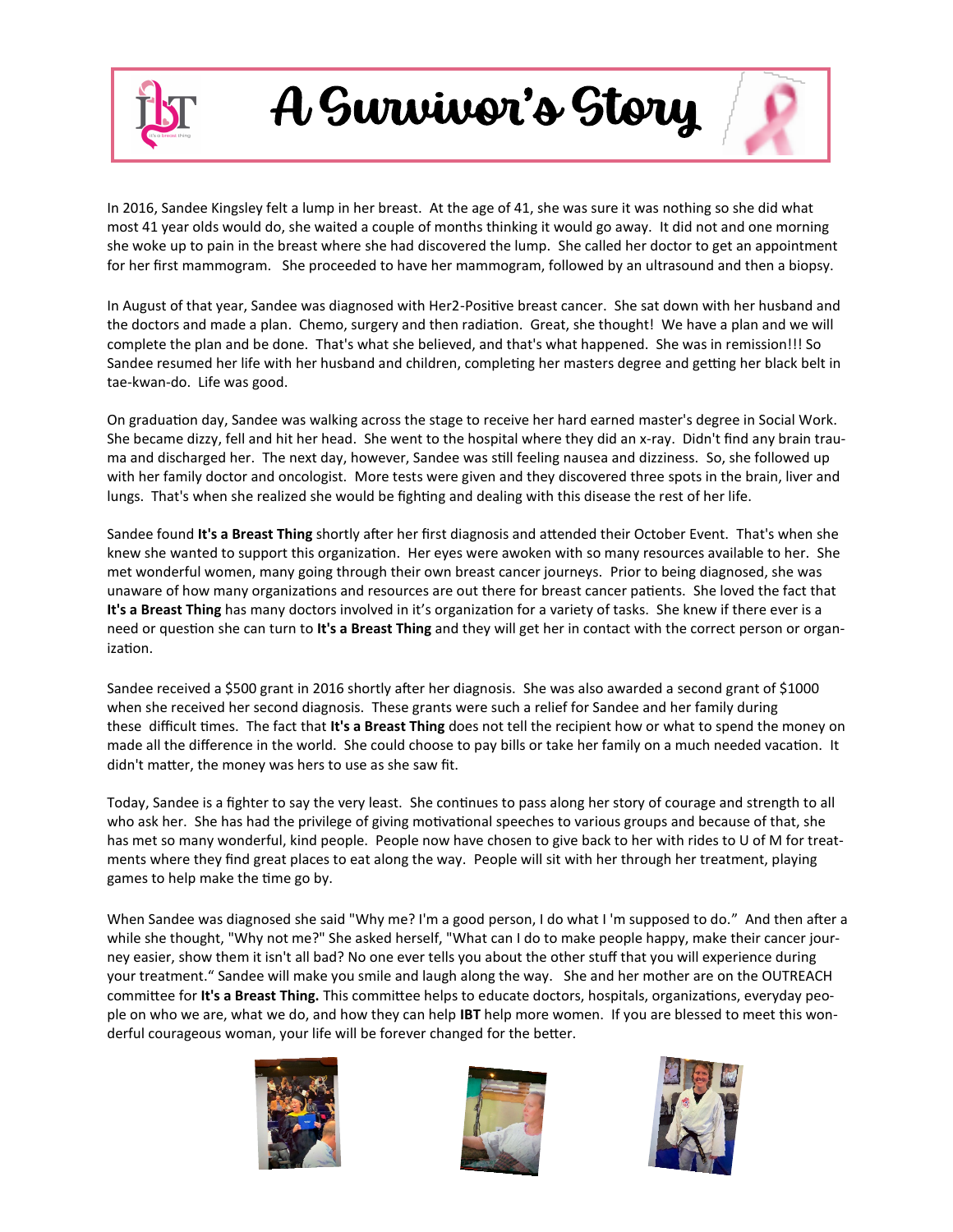

# 2022 Happenings!



### #SmallActs Campaign

In addition to awarding \$1000 grants to local breast cancer patients, It's a Breast Thing #SmallActs campaign serves to brighten a breast cancer patient's day. Small tokens of kindness and gift cards for patients are delivered 3 times a year to *Cancer Centers* in the Mid-Michigan area.

MSU Breslin Cancer Center, Sparrow Hospital Herbert-Herman Cancer Center, Red Cedar Oncology, McLaren Hospital, Karmanos Cancer Center, Compass-Health Cancer Center, Mid-Michigan Physicians, Sparrow Eaton-Charlotte, Sparrow-St. Johns, Memorial Owosso or Eaton Rapids Medical Center.

#SmallActs is in need of donations for gift cards. If your organization, business or an individual would like to donate gift cards they can be dropped off at Sola Salons/ Ultimate Image.

Financial donations may be made on our website through paypal.

### www.itsabreastthing.org

Drop off donations:

Sola Salons/Ultimate Image 2405 Showtime Drive Lansing, MI 48912 (Eastwood Town Center)

### **October Event**

Tuesday, October 4, 2022

- A fundraising "Event" showcasing the latest information on breast health, breast cancer prevention and treatment.
- A themed bra decorating contest.  **Theme: Careers in our Community**
- A calendar with the contest winning bras modeled by local breast cancer survivors.

### Grants Awarded

Total Grants Awarded to Date 506

2022 Awarded

14

45 Grant Requests Pending

### Awaiting generous donations

like yours!

DONATE TODAY

www.itsabreastthing.org

### Mailing Address:

It's a Breast Thing P.O. Box 743 East Lansing, Michigan 48826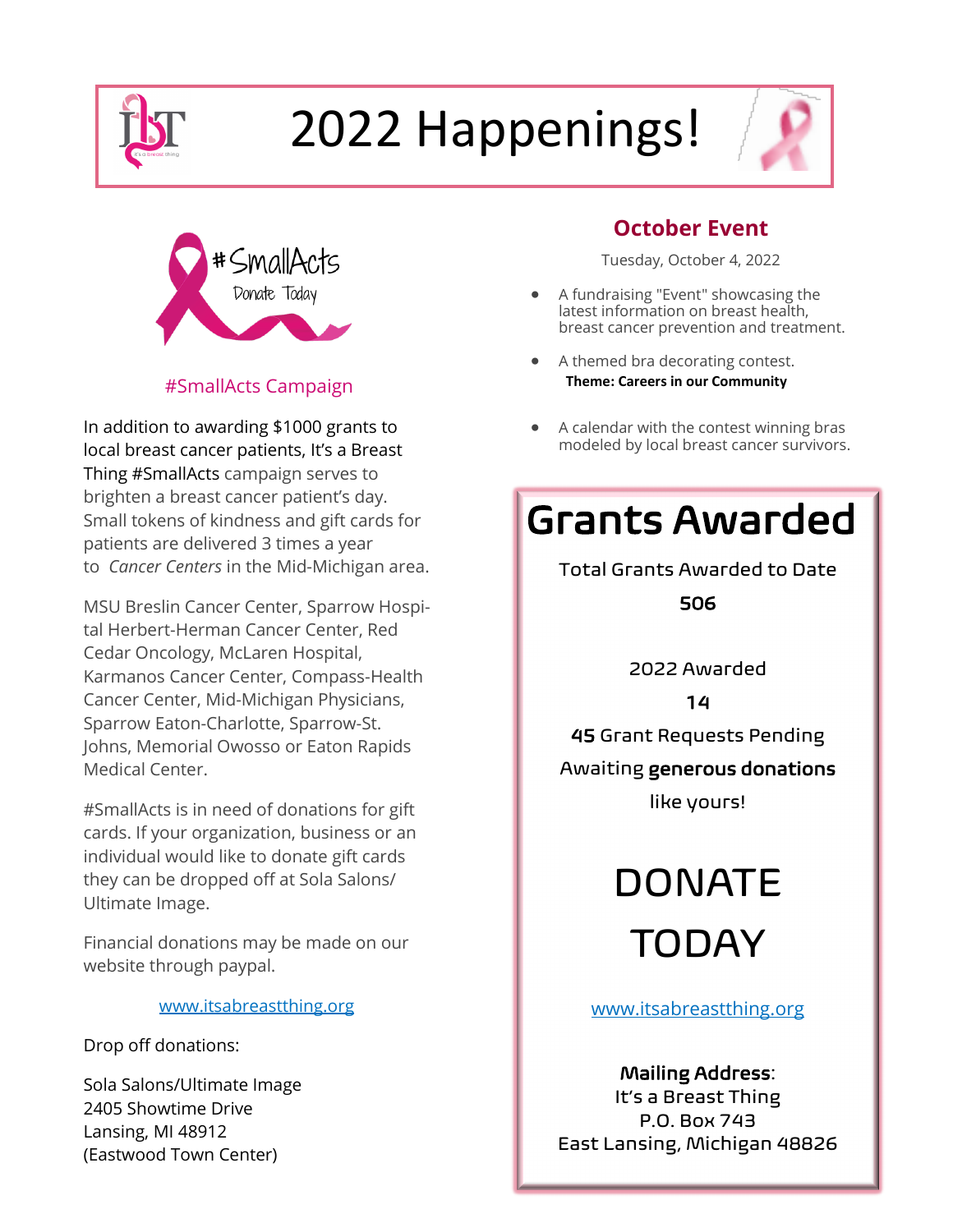## Doctor's Spotlight





### Genetic Testing

Do you have a personal history and/or family history of cancer? If so, you might be a candidate for genetic testing. Genetic testing helps identify inherited mutations that have been passed down from family members. Inherited mutations account for 5 to 10% of breast cancers and 20% of ovarian cancers.

Genetic counseling services/testing can determine if a person has inherited a mutation, develop a cancer prevention plan for those at risk of developing cancer and/or help make treatment decisions in those with cancer. Testing certain family members may also be recommended.

Individuals with a BRCA and/or non-BRCA mutation may benefit from increased screening and/or prophylactic surgical intervention. In addition, medications are used to help decrease the risk of developing breast cancer, such as Tamoxifen or aromatase inhibitor. PARP Inhibitors have been approved for patients with ovarian cancer, metastatic breast cancer, metastatic prostate cancer and metastatic pancreatic cancer.

Please talk to a healthcare professional to see if you qualify for genetic testing.